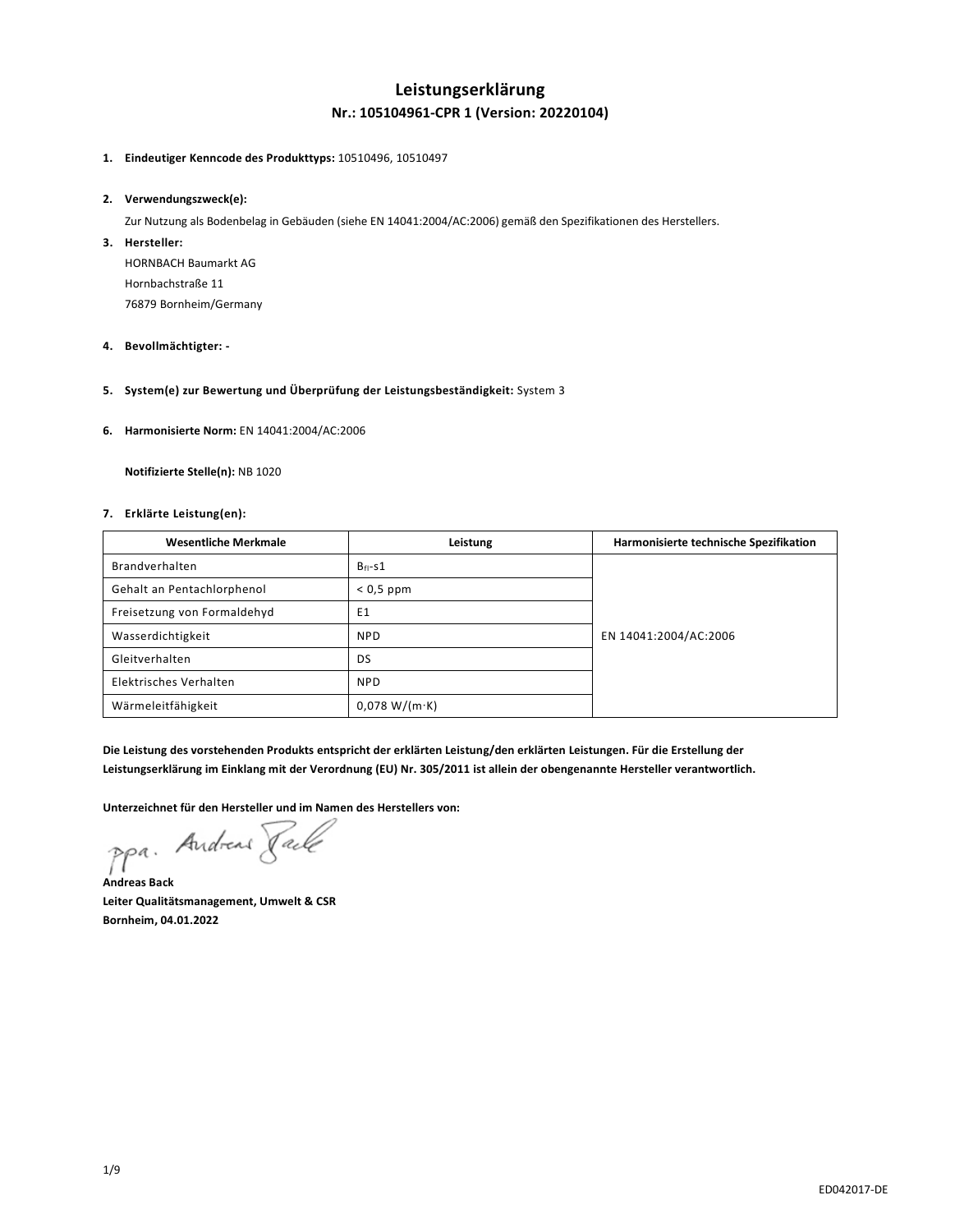# **Declaration of Performance Nr.: 105104961-CPR 1 (Version: 20220104)**

## **1. Unique identification code of the product-type:** 10510496, 10510497

#### **2. Intended use/es:**

For use as floor covering in buildings (see EN 14041:2004/AC:2006) according to the manufacturer's specifications

### **3. Manufacturer:**

HORNBACH Baumarkt AG Hornbachstraße 11 76879 Bornheim/Germany

### **4. Authorised representative: -**

**5. System/s of AVCP:** System 3

### **6. Harmonised standard:** EN 14041:2004/AC:2006

 **Notified body/ies:** NB 1020

### **7. Declared performance/s:**

| <b>Essential characteristics</b> | Performance   | Harmonised technical specification |
|----------------------------------|---------------|------------------------------------|
| Reaction to fire                 | $B_{fl} - S1$ |                                    |
| Content of pentachlorphenol      | $< 0.5$ ppm   |                                    |
| Formaldehyde Emissions           | E1            |                                    |
| Water-tightness                  | <b>NPD</b>    | EN 14041:2004/AC:2006              |
| Slip resistance                  | DS            |                                    |
| Electrical behaviour             | <b>NPD</b>    |                                    |
| Thermal conductivity             | 0,078 W/(m·K) |                                    |

**The performance of the product identified above is in conformity with the set of declared performance/s. This declaration of performance is issued, in accordance with Regulation (EU) No 305/2011, under the sole responsibility of the manufacturer identified above.** 

**Signed for and on behalf of the manufacturer by:** 

ppa. Andreas Paule

**Andreas Back Head of Quality Assurance, Environmental Issues & CSR At Bornheim on 04.01.2022**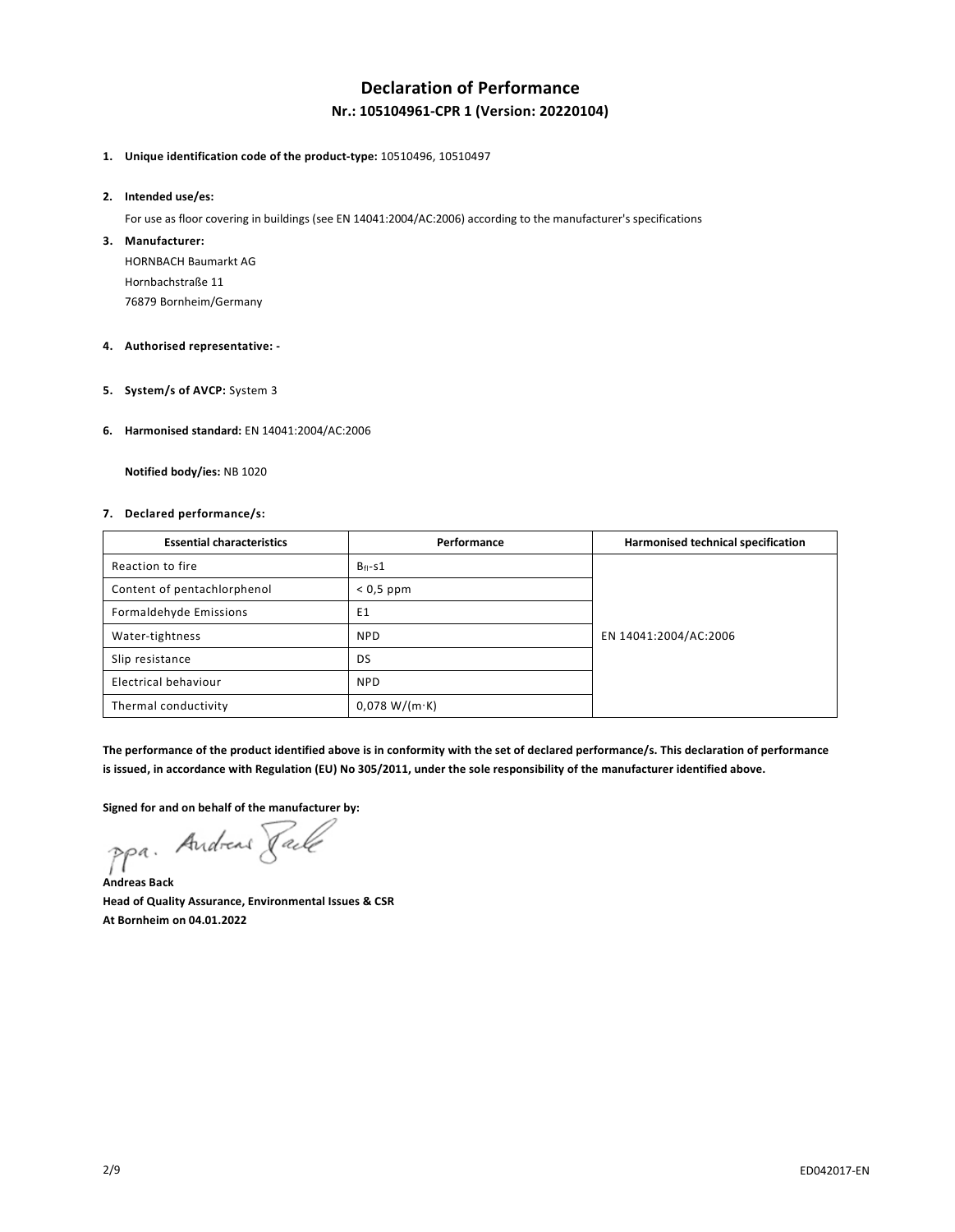# **Déclaration des Performances N o 105104961-CPR 1 (Version 20220104)**

## **1. Code d'identification unique du produit type :** 10510496, 10510497

### **2. Usage(s) prévu(s) :**

Pour une utilisation comme revêtement de sol dans les bâtiments (voir EN 14041:2004/AC:2006) selon les spécifications du fabricant.

### **3. Fabricant :**

HORNBACH Baumarkt AG Hornbachstraße 11 76879 Bornheim/Germany

### **4. Mandataire : -**

**5. Système(s) d'évaluation et de vérification de la constance des performances :** Système 3

### **6. Norme harmonisée :** EN 14041:2004/AC:2006

 **Organisme(s) notifié(s) :** NB 1020

### **7. Performance(s) déclarées :**

| Caractéristiques essentielles | Performance   | Spécifications techniques harmonisées |
|-------------------------------|---------------|---------------------------------------|
| Réaction au feu               | $B_{fl} - S1$ |                                       |
| Teneur en pentachlorophénol   | $< 0.5$ ppm   |                                       |
| Émissions de formaldéhyde     | E1            |                                       |
| Étanchéité                    | <b>NPD</b>    | EN 14041:2004/AC:2006                 |
| Résistance au glissement      | DS            |                                       |
| Comportement électrique       | <b>NPD</b>    |                                       |
| Conductivité thermique        | 0.078 W/(m·K) |                                       |

**Les performances du produit identifié ci-dessus sont conformes aux performances déclarées. Conformément au règlement (UE) n o 305/2011, la présente déclaration des performances est établie sous la seule responsabilité du fabricant mentionné ci-dessus.** 

**Signé pour le fabricant et en son nom par :** 

**Andreas Back Directeur Management de la qualité & CSR À Bornheim, le 04.01.2022**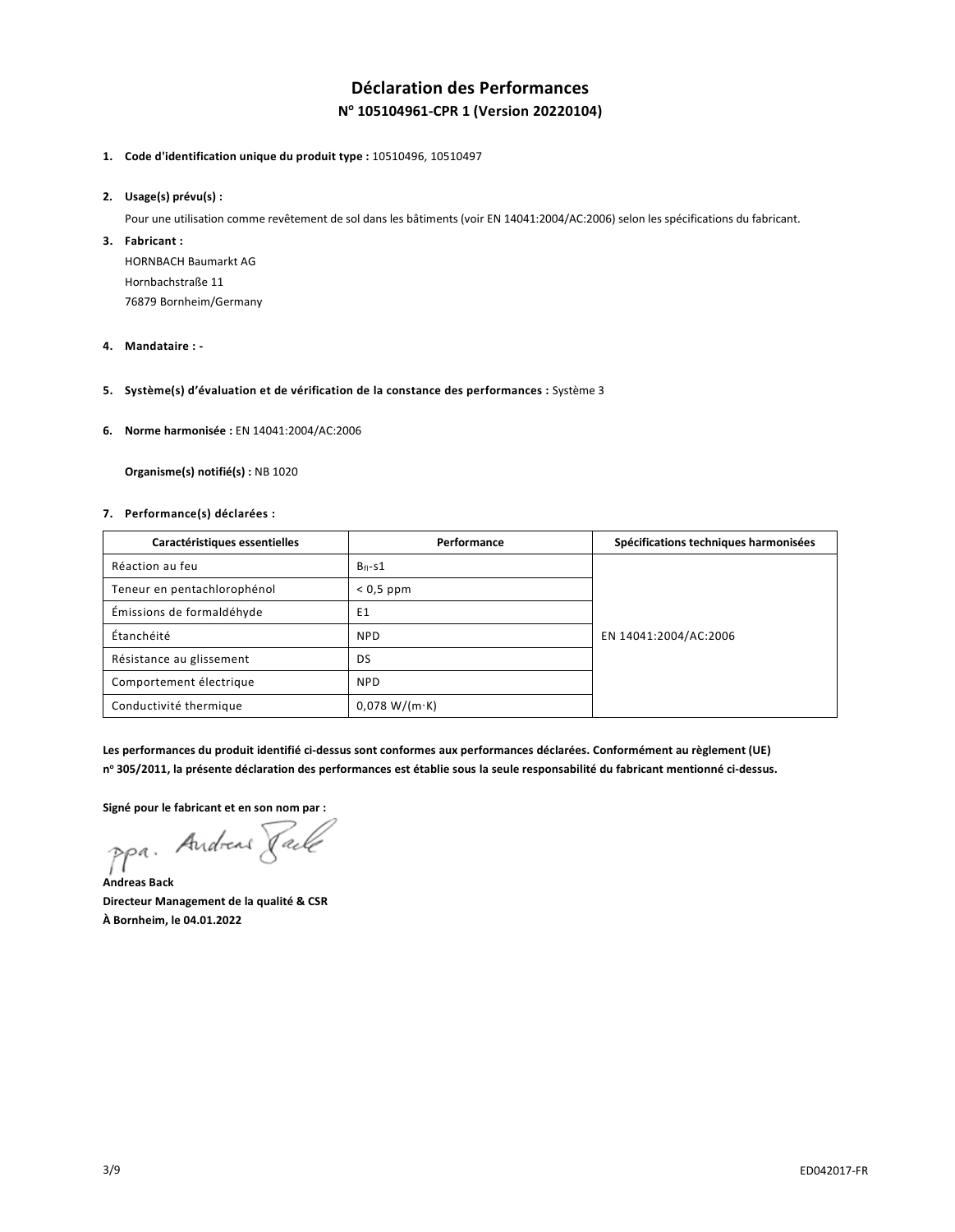# **Dichiarazione di Prestazione N. 105104961-CPR 1 (Versione 20220104)**

**1. Codice di identificazione unico del tipo di prodotto:** 10510496, 10510497

### **2. Usi previsti:**

Per l'uso come pavimentazione in edifici (vedi EN 14041:2004/AC:2006) secondo le specifiche del produttore.

### **3. Fabbricante:**

HORNBACH Baumarkt AG Hornbachstraße 11 76879 Bornheim/Germany

### **4. Mandatario: -**

**5. Sistemi di VVCP:** Sistema 3

### **6. Norma armonizzata:** EN 14041:2004/AC:2006

 **Organismi notificati:** NB 1020

### **7. Prestazione(i) dichiarata(e):**

| Caratteristiche essenziali    | Prestazioni   | Specifiche tecniche armonizzate |
|-------------------------------|---------------|---------------------------------|
| Comportamento al fuoco        | $B_{fl} - S1$ |                                 |
| Pentaclorofenolo              | $< 0.5$ ppm   |                                 |
| Emissione di formaldeide      | E1            |                                 |
| Tenuta stagna                 | <b>NPD</b>    | EN 14041:2004/AC:2006           |
| Resistenza allo scivolamento  | DS            |                                 |
| Comportamento all'elettricità | <b>NPD</b>    |                                 |
| Conduttività termica          | 0,078 W/(m·K) |                                 |

**La prestazione del prodotto sopra identificato è conforme alla prestazione dichiarata. Si rilascia la presente dichiarazione di prestazione sotto la responsabilità esclusiva del fabbricante sopra identificato, in conformità al regolamento (UE) n. 305/2011.** 

**Firmato a nome e per conto del fabbricante da:** 

ppa. Andreas Pale

**Andreas Back Responsabile Qualità & CSR In Bornheim addì 04.01.2022**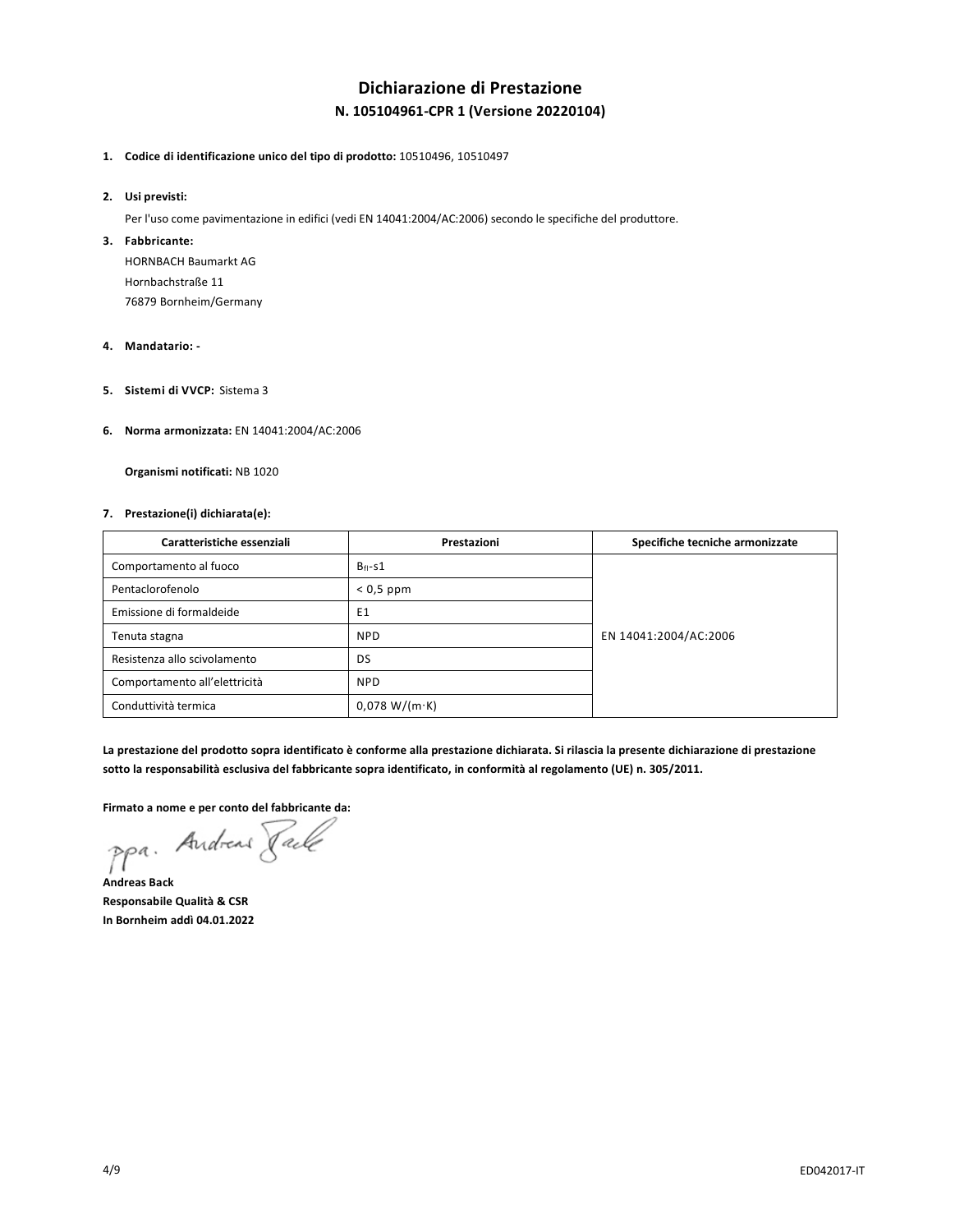## **Prestatieverklaring Nr. 105104961-CPR 1 (Versie 20220104)**

### **1. Unieke identificatiecode van het producttype:** 10510496, 10510497

### **2. Beoogd(e) gebruik(en):**

Voor gebruik als vloerbekleding in gebouwen (zie EN 14041:2004/AC:2006) volgens de specificaties van de fabrikant.

**3. Fabrikant:** 

HORNBACH Baumarkt AG Hornbachstraße 11 76879 Bornheim/Germany

- **4. Gemachtigde:**
- **5. Het system of de systemen voor de beoordeling en verificatie van de prestatiebestendigheid:** Systeem 3
- **6. Geharmoniseerde norm:** EN 14041:2004/AC:2006

 **Aangemelde instantie(s):** NB 1020

### **7. Aangegeven prestatie(s):**

| Essentiële kenmerken      | Vermogen      | Geharmoniseerde technische specificatie |
|---------------------------|---------------|-----------------------------------------|
| Reactie bij brand         | $B_{fl} - S1$ |                                         |
| Gehalte pentachloorfenol  | $< 0.5$ ppm   |                                         |
| Uitstoot van formaldehyde | E1            |                                         |
| Waterdichtheid            | <b>NPD</b>    | EN 14041:2004/AC:2006                   |
| Slipweerstand             | DS            |                                         |
| Elektrisch gedrag         | <b>NPD</b>    |                                         |
| Warmtegeleiding           | 0,078 W/(m·K) |                                         |

**De prestaties van het hierboven omschreven product zijn conform de aangegeven prestaties. Deze prestatieverklaring wordt in overeenstemming met Verordening (EU) nr. 305/2011 onder de exclusieve verantwoordelijkheid van de hierboven vermelde fabrikant verstrekt.** 

**Ondertekend voor en namens de fabrikant door:** 

ppa. Andreas Pale

**Andreas Back hoofd Kwaliteitsmanagement & CSR Te Bornheim op 04.01.2022**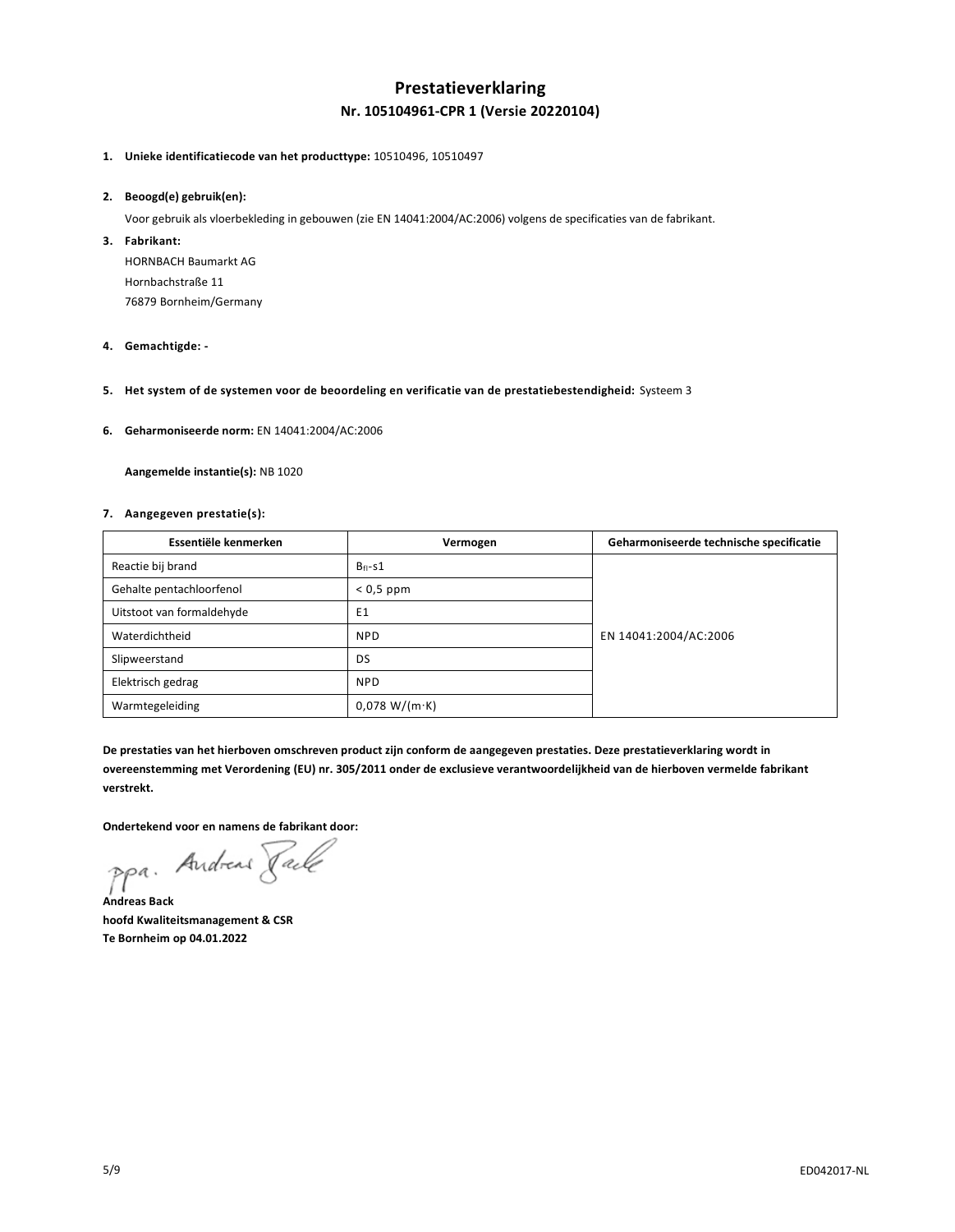# **Prestandadeklaration Nr 105104961-CPR 1 (Version 20220104)**

### **1. Produkttypens unika identifikationskod:** 10510496, 10510497

#### **2. Avsedd användning/avsedda användningar:**

För användning som golvbeläggning i byggnader (se EN 14041:2004/AC:2006) enligt tillverkarens specifikationer.

**3. Tillverkare:** 

HORNBACH Baumarkt AG Hornbachstraße 11 76879 Bornheim/Germany

- **4. Tillverkarens representant:**
- **5. System för bedömning och fortlöpande kontroll av prestanda:** System 3
- **6. Harmoniserad standard:** EN 14041:2004/AC:2006

 **Anmält/anmälda organ:** NB 1020

### **7. Angiven prestanda:**

| Väsentliga kännetecken     | Prestanda      | Harmoniserad teknisk specifikation |
|----------------------------|----------------|------------------------------------|
| Reaktion vid brandpåverkan | $B_{fl} - S1$  |                                    |
| Innehåll av pentaklorfeno  | $< 0.5$ ppm    |                                    |
| formaldehyd Utsläpp        | E <sub>1</sub> |                                    |
| Vattentäthet               | <b>NPD</b>     | EN 14041:2004/AC:2006              |
| Halkskydd                  | DS             |                                    |
| Elektrisk beteende         | <b>NPD</b>     |                                    |
| termisk konduktivitet      | 0.078 W/(m·K)  |                                    |

**Prestandan för ovanstående produkt överensstämmer med den angivna prestandan. Denna prestandadeklaration har utfärdats i enlighet med förordning (EU) nr 305/2011 på eget ansvar av den tillverkare som anges ovan.** 

**Undertecknad på tillverkarens vägnar av:** 

ppa. Andreas Faile

**Andreas Back ledare för kvalitetsmanagement & CSR Bornheim den 04.01.2022**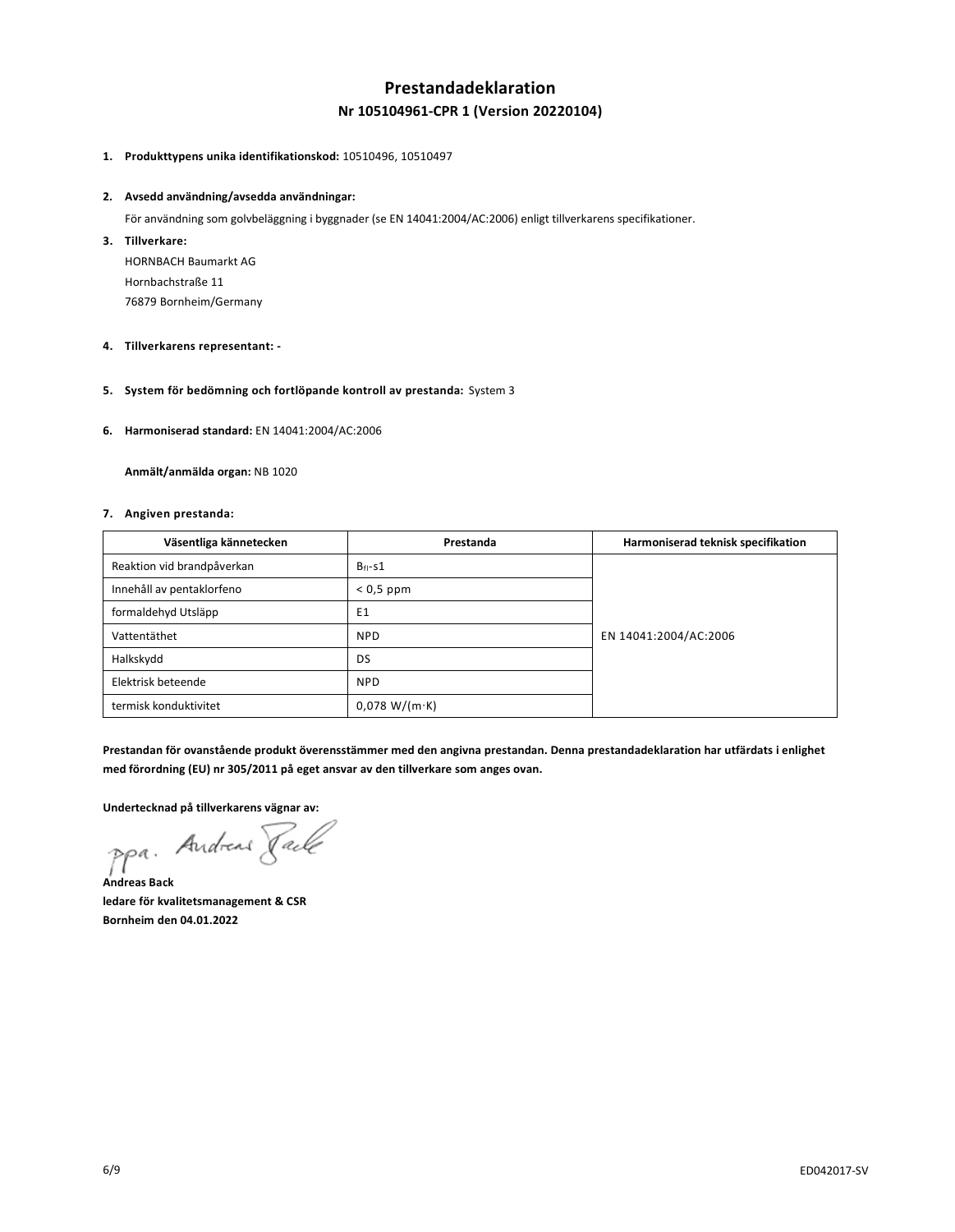# **Prohlášení o Vlastnostech č. 105104961-CPR 1 (Verze 20220104)**

### **1. Jedinečný identifikační kód typu výrobku:** 10510496, 10510497

### **2. Zamýšlené/zamýšlená použití:**

Pro použití jako podlahy v budovách (viz EN 14041:2004/AC:2006) podle specifikace výrobce.

**3. Výrobce:** 

HORNBACH Baumarkt AG Hornbachstraße 11 76879 Bornheim/Germany

### **4. Zplnomocněný zástupce: -**

- **5. Systém/systémy POSV:** Systém 3
- **6. Harmonizovaná norma:** EN 14041:2004/AC:2006

 **Oznámený subjekt/oznámené subjekty:** NB 1020

### **7. Deklarovaná vlastnost/Deklarované vlastnosti:**

| Podstatné vlastnosti    | Výkon          | Harmonizovaná technická specifikace |
|-------------------------|----------------|-------------------------------------|
| Reakce na oheň          | $B_{fl} - S1$  |                                     |
| Obsah pentachlorofenolu | $< 0.5$ ppm    |                                     |
| Emise formaldehydu      | E <sub>1</sub> |                                     |
| Vodotěsnost             | <b>NPD</b>     | EN 14041:2004/AC:2006               |
| Odpor proti skluzu      | DS             |                                     |
| Elektrické chování      | <b>NPD</b>     |                                     |
| Tepelná vodivost        | 0.078 W/(m·K)  |                                     |

Vlastnosti výše uvedeného výrobku jsou ve shodě se souborem deklarovaných vlastností. Toto prohlášení o vlastnostech se v souladu s **nařízením (EU) č. 305/2011 vydává na výhradní odpovědnost výrobce uvedeného výše.**

**Podepsáno za výrobce a jeho jménem:** 

**Andreas Back vedoucí oddělení kvality & CSR V Bornheim dne 04.01.2022**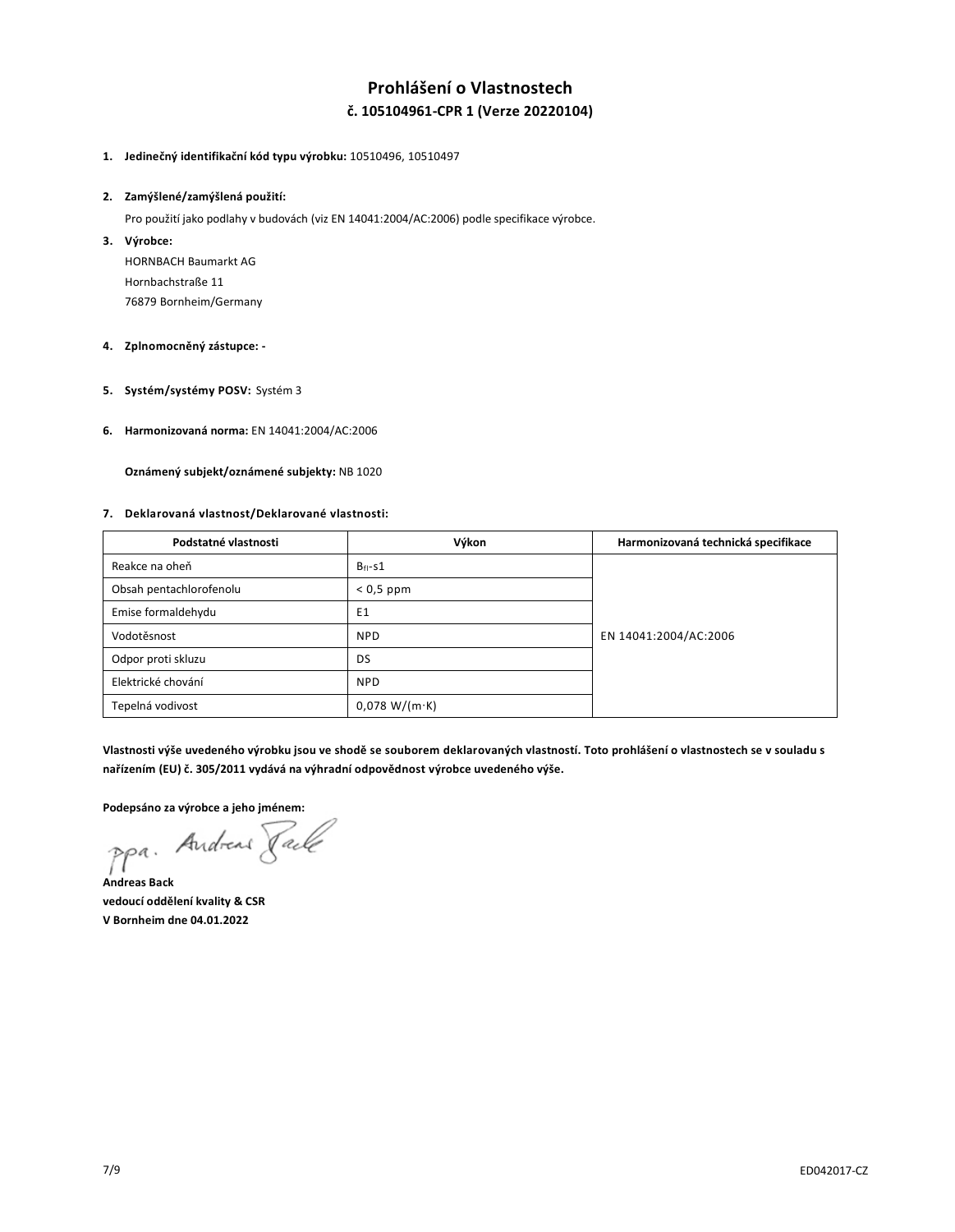# **Vyhlásenie o Parametroch č. 105104961-CPR 1 (Verzia 20220104)**

### **1. Jedinečný identifikačný kód typu výrobku:** 10510496, 10510497

### **2. Zamýšľané použitie/použitia:**

Pre použitie ako podlahy v budovách (pozri EN 14041:2004/AC:2006) je podľa špecifikácie výrobcu.

**3. Výrobca:** 

HORNBACH Baumarkt AG Hornbachstraße 11 76879 Bornheim/Germany

- **4. Splnomocnený zástupca:**
- **5. Systém(-y) posudzovania a overovania nemennosti parametrov:** Systém 3
- **6. Harmonizovaná norma:** EN 14041:2004/AC:2006

 **Notifikovaný(-é) subjekt(-y):** NB 1020

### **7. Deklarované parametre:**

| Podstatné znaky         | Výkon          | Harmonizované technické špecifikácie |
|-------------------------|----------------|--------------------------------------|
| Reakcia na oheň         | $B_{fl} - S1$  |                                      |
| Obsah pentachlorofenolu | $< 0.5$ ppm    |                                      |
| Emisia formaldehydu     | E <sub>1</sub> |                                      |
| Vodotesnosť             | <b>NPD</b>     | EN 14041:2004/AC:2006                |
| Odpor proti sklzu       | DS             |                                      |
| Elektrické správanie sa | <b>NPD</b>     |                                      |
| Tepelná vodivosť        | 0.078 W/(m·K)  |                                      |

**Uvedené parametre výrobku sú v zhode so súborom deklarovaných parametrov. Toto vyhlásenie o parametroch sa v súlade s nariadením (EU) č. 305/2011 vydáva na výhradnú zodpovednosť uvedeného výrobcu.**

Podpísall-a) za a v mene výrobcu:<br>PPa. Andread *Tacle* 

**Andreas Back vedúci manažmentu kvality & CSR V Bornheim dňa 04.01.2022**